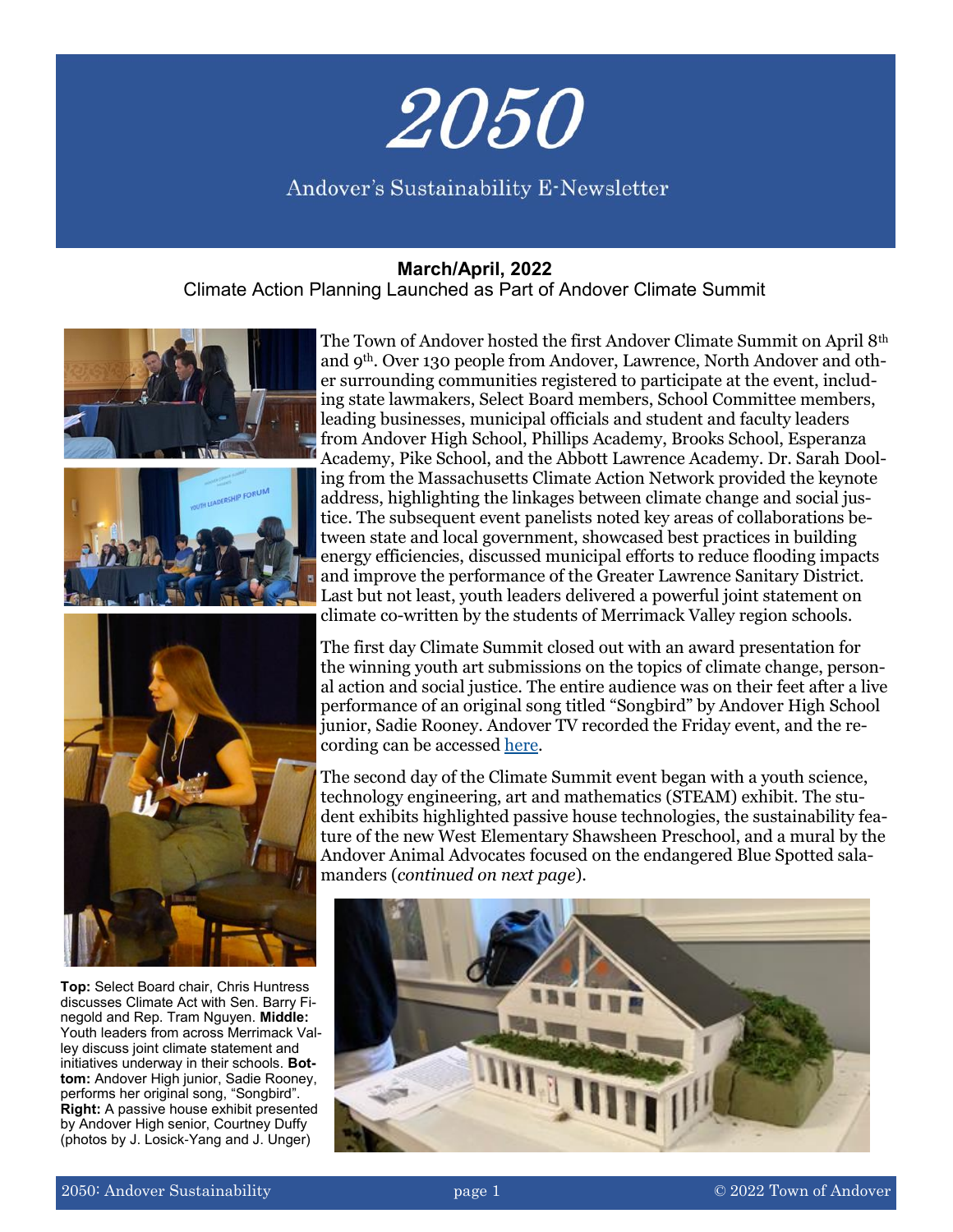(continued from first page) The Saturday afternoon session kicked off the Andover Climate and Sustainability Action planning effort. Over 50 participants provided input on both ways to reduce Andover's carbon emissions as well as ways to improve resilience against climate change.

Fuss & O'Neill Engineering company spearheaded the discussions on community resilience by revisiting the 2018 Andover Community Resilience Workshop findings, and presenting on the Town's current Municipal Vulnerability preparedness grant project.

John Snell, contractor working for the Merrimack Valley Planning Commission, discussed findings from the draft Andover Community Net-Zero plan report, funded as a part of a regional technical assistant award from the Green Communities grant program, and highlighting the key strategies on the path to decarbonization.

Members of the Andover Green Advisory Board (AGAB) moderated each of the carbon mitigation breakout groups focused on Residential, Commercial & Industrial, Transportation as well as Land and Water Use sector carbon emissions.

Andover WECAN member, Jacqueline Salit, who was an integral member of the organizing team closed the event by debuting the [Climate](https://www.andoverwecan.org/climate-declaration)  [Emergency Declaration and Mobilization Dec](https://www.andoverwecan.org/climate-declaration)[laration](https://www.andoverwecan.org/climate-declaration) slated for Town Meeting 2023.

The Climate Summit resulted from many months of collaboration between the Sustainability Coordinator and volunteers from Andover WECAN, AGAB, Andover High School, Community Development and Planning Divisions, Andover Facilities Team, and the Andover TV. Attendees expressed how moved they by the commitment of local youth leaders to climate mobilization, and looked forward to the upcoming Climate Action Plan community input and drafting process.







**Top from left to right:** Dennis Richard, Amy Janovksy, Chelsea Zakas, Becci Backman, Alex Maxwell and Steve Fink discuss resilience tactics. **Middle from left to right:** Melissa Danisch, Amy Latva-Kokkos, Bob Banta, Joe Halpern, and Bob Douglas provide ideas for commercial and industrial carbon mitigation. Bottom**:** Jackie Salit debuts the Climate Emergency Declaration initiative for Andover WECAN (photos by J. Unger)

## Contact

**Joyce Losick-Yang, Sustainability Coordinator** Town of Andover 36 Bartlet Street, Andover MA 01810 Email: Joyce.LosickYang@andoverma.us Tweet me @LosickYang | Website https://www.andoverma.us/Sustainability **Manage your** *2050* **subscription** at <https://andoverma.gov/list.aspx> (scroll down to News Flash)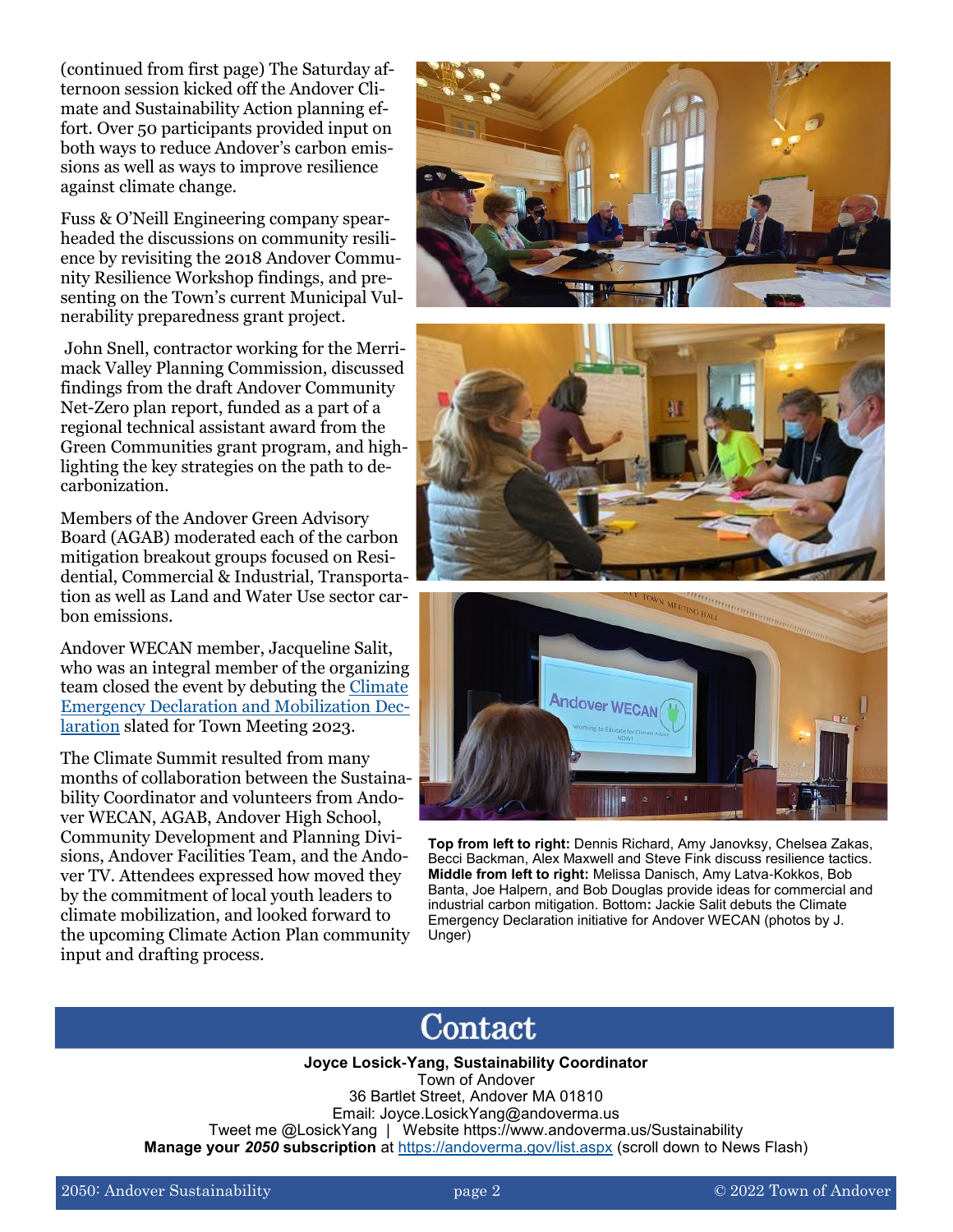# **Upcoming Events**

This column features sustainability related events in and around Andover over the next 3 months. If you have an event you would like our readers to know about, please send details by the 5th of each month to May 11, 2022, 7:00 PM *joyce.losickyang@andoverma.us*.

\*\*\*\*\*\*\*\*\*\*\*\*\*\*\*\*\*\*\*\*\*\*\*\*\*\*\*\*\*\*\*\*\*\*\*\*\*\*\*\*\*\*\*\*\*\*\*\*\*\*

### **Andover Green Advisory Board**

April 27, 2022, 7 PM In-person, 2nd Floor Conference Room Town Offices See [Town Calendar](https://www.andoverma.gov/calendar) for more information Contact: Joyce Losick-Yang, Sustainability Coordinator | joyce.losickyang@andoverma.us

#### **Taking Action: Structural Racism, Inequities & Climate Change**

In-person, Memorial Hall, Memorial Hall Library

Join Andover resident, Nia Keith, Vice President of Diversity, Equity, Inclusion & Justice for [Mass Audubon,](https://www.massaudubon.org/about-us/leadership) and Lesly Melendez, Deputy Director of [Groundwork Law](https://www.groundworklawrence.org/)[rence,](https://www.groundworklawrence.org/) as well as community youth, for a conversation about how structural inequities and structural racism show up in environmental issues and why inclusive solutions are so important.

## **Community Share Space**

# Joint Climate Statement

By: Students of Andover High School, Phillips Academy, and the Abbott Lawrence Academy as read at the Andover 2022 Climate Summit

*We, the Youth of the Merrimack Valley, believe substantial and rapid action is required to combat climate change. Action must be taken by legislators, corporations, and individuals in order to prevent otherwise catastrophic effects not just on our future, but on our communities right now. We recognize that the only way to foster significant progress is to work together, as our joint action is far more impactful than the actions of the individual. We recognize the role of corporations as the primary contributors and demand further regulations surrounding emissions. Ignoring the climate crisis will not make it disappear. It is time we take action. Acting alone will only carry us so far, but if we join together, we are powerful and can make a difference. We demand a switch to renewable energy and departure from fossil fuels. We demand social justice in the realm of climate change, providing every member of our communities equal and adequate opportunity to their future. It is time to take a stand for our lives and our futures. Take a stand and educate those around us. It is our duty to protect our town, our community, and our world. Thank you.*